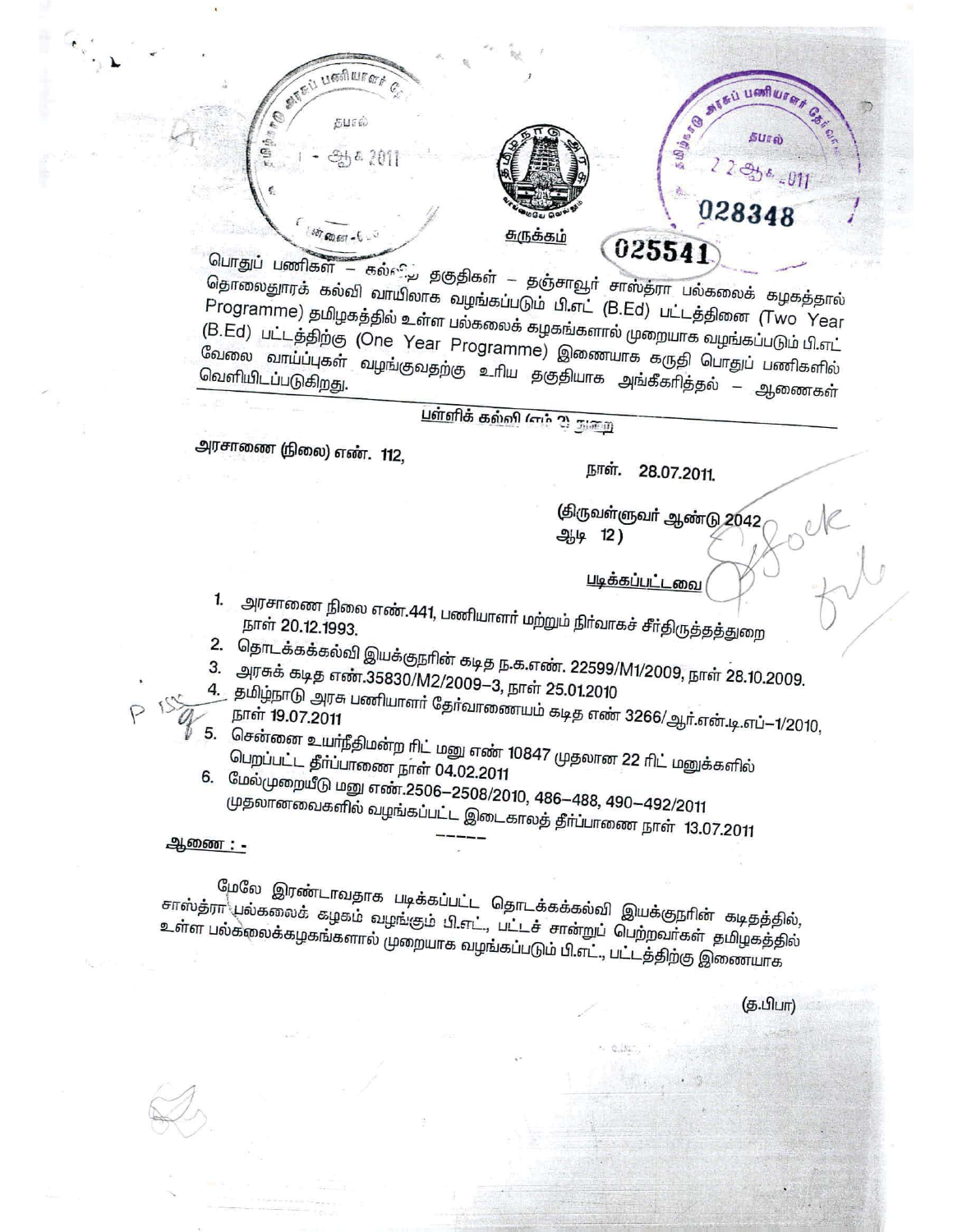கருதி பணி நியமனம், பதவி உயாவு மற்றும் ஊக்க ஊதியம் ஆகியவற்றைப் பெறுதல் சாா்பாக அரசின் அங்கீகாரம் வேண்டி இப்பொருள் மீதான அரசின் ஆணையிணை பிறப்பிக்குமாறு கேட்டுக் கொண்டுள்ளார். **BAESSO** 

 $172.27$ 

மேற்காணும் | கருத்துரு  $2)$ மீது மேலே ஒன்றாவதாக படிக்கப்பட்ட அரசாணையின்படி அமைக்கப்பட்ட தேர்வாணைய இணைக்கல்வி நிர்ணய பரிசீலிப்புக் பரிந்துரையைப் பெ<u>ற்று</u> சூழுவின் அனுப்புமாறு தமிழ்நாடு அரசுப் பணியாளர் தேர்வாணையம் கேட்டுக் கொள்ளப்பட்டது.

3) 19.07.2011 அன்று நடைபெற்ற இணைக்கல்வி நிர்ணய பரிசீலிப்புக் குழுவின் கலந்தாய்வு கூட்டத்தில் தஞ்சாவூர் சாஸ்த்ரா பல்கலைக் கழகத்தால் தொலைதுாரக் கல்வி வாயிலாக வழங்கப்படும் பி.எட் (B.Ed) பட்டத்தினை (Two Year Programme) தமிழகத்தில் உள்ள பல்கலைக் கழகங்களால் முறையாக வழங்கப்படும் பி.எட் (B.Ed) பட்டத்திற்கு (One Year Programme) இணையாக கருதி பொதுப் பணிகளில் வேலை வாய்ப்புகள் வழங்குவதற்கு அங்கீகாித்தல் எனும் பொருள் மீது ''Recommended" என .<br>தீா்மானம் நிறைவேற்றியுள்ளது எனவும், மேற்காண் குழுவின் பாிந்துரையின் மீது அரசாணை வெளியிடுமாறும் மேலே 4—ல் படிக்கப்பட்ட கடிதத்தில் தமிழ்நாடு அரசு பணியாளர் தேர்வாணையம் அரசை கேட்டுக்கொண்டது.

அதன்படி இணைக்கல்வி நிா்ணய பாிசீலிப்புக் குழுவின் பாிந்துரையை அரசு  $\left(4\right)$ நன்கு பாிசீலித்தபின் அதனை ஏற்றுக் கொள்ள முடிவெடுத்துள்ளது. அவ்வாறே, தஞ்சாவூர் சாஸ்த்ரா பல்கலைக்கழகத்தின் மூலம் தொலை தூர கல்வி வாயிலாக வழங்கப்படும் பி.எட்.  $(B.Ed.,)$ பட்டத்தினை (Two year Programme) தமிழகத்தில் உள்ள பல்கலைக்கழகங்களால் முறையாக வழங்கப்படும் பி.எட்., பட்டத்திற்கு (One year programme) இணையானதாக கருதி பொதுப்பணிகளில் வேலை வாய்ப்புகள் வழங்குவதற்கு அங்கீகரிக்கலாம் என அரசு ஆணையிடுகிறது.

மேலும், இப்பொருள் சாா்பாக மேலே ஐந்தாவதாக படிக்கப்பட்ட 04.02.2011 நாளிட்ட தீாப்பாணையில் சென்னை உயாநீதிமன்றம் கீழ்க்கண்டவாறு தீாப்பளித்துள்ளது.

"For the reasons stated, these writ petitions are allowed. A writ in the nature of mandamus is issued to the respondents 1 to 3 herein, to enter B.Ed., qualification of the petitioners in the service Registers, and grant them all the consequential benefits flowing under G.O.Ms.No.42 as amended from time to time, by treating the petitioners to be having a duly recognized degree of B.Ed.,"

மேலே பத்தி 4—ல் ஆணையிடப்பட்டவாறு சாஸ்த்ரா பல்கலைக்கழகத்தின்  $6)$ மூலம் தொலை தூர கல்வி வாயிலாக வழங்கப்படும் பி.எட். (B.Ed.,) (Two year Programme) பட்டச் சான்றுக்கு உரிய அங்கீகாரம் அளிக்கப்பட்டு விட்ட நிலையில் இப்பட்டச் சான்று பெற்ற ஆசிரியாகள் பதவி உயாவு மற்றும் ஊக்க ஊதிய உயாவு பெற